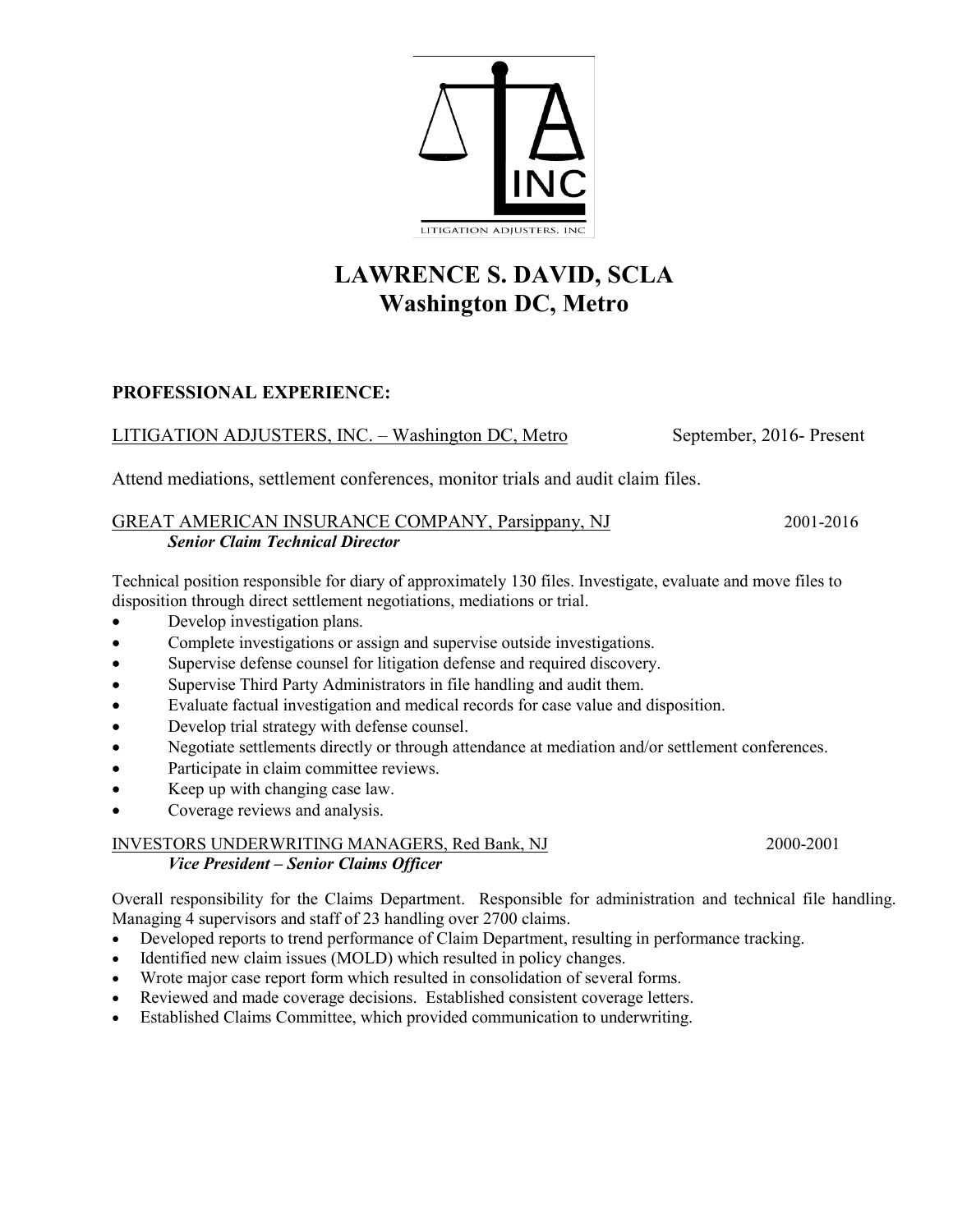

#### TOWER GROUP COMPANIES, New York, NY 1999-2000  *Assistant Vice President – Claim Management*

Quality control responsibility for claim handling by conducting technical audits. Administrative responsibility for claim department procedures.

- Wrote claim audit program and claim catastrophe program.
- Cataloged all reinsurance contracts and management agreements.
- Handled all adjuster licensing and all lead-based exposure claims.
- Covered claims on vacant desks, which kept work flowing.

#### GERLING AMERICA INSURANCE COMPANY, New York, NY 1995-1998  *Claim Department Manager*

Department head managing staff handling over 2000 claims nationwide as well as TPAs handling over 3000 claims nationwide.

- Scheduled and conducted audits on TPAs which resulted in improved performance and savings on settlements and legal fees. Changed TPA Culture.
- Developed lines of communication between claims and underwriting which resulted in better communication between business units.
- Established training for staff development, improved staff performance.
- Established claims committee for all claims exceeding \$100,000 which resulted in communication to underwriting and executives.
- Personally handled claims for several special accounts.

| HOME INSURANCE COMPANY, New York, NY | 1989-1995     |
|--------------------------------------|---------------|
| <b>Home Office Casualty Manger</b>   | $(1992-1995)$ |

Provided direct supervision to field offices on claims exceeding field office authority. Supervision includes advice on case values and handling strategy as well as coverage issues.

- Developed and delivered training sessions in the field offices as well as home office.
- Personally handled cases that exceeded field office expertise.
- Conducted audits of field offices which resulted in improved performance.

#### *Home Office Unit Manager* (1989-1992)

Supervised staff of home office examiners. Provided consultation, direction and supervision of claims reported to the Home office that exceeded field office autonomy.

• Helped establish national excess claim handling system.